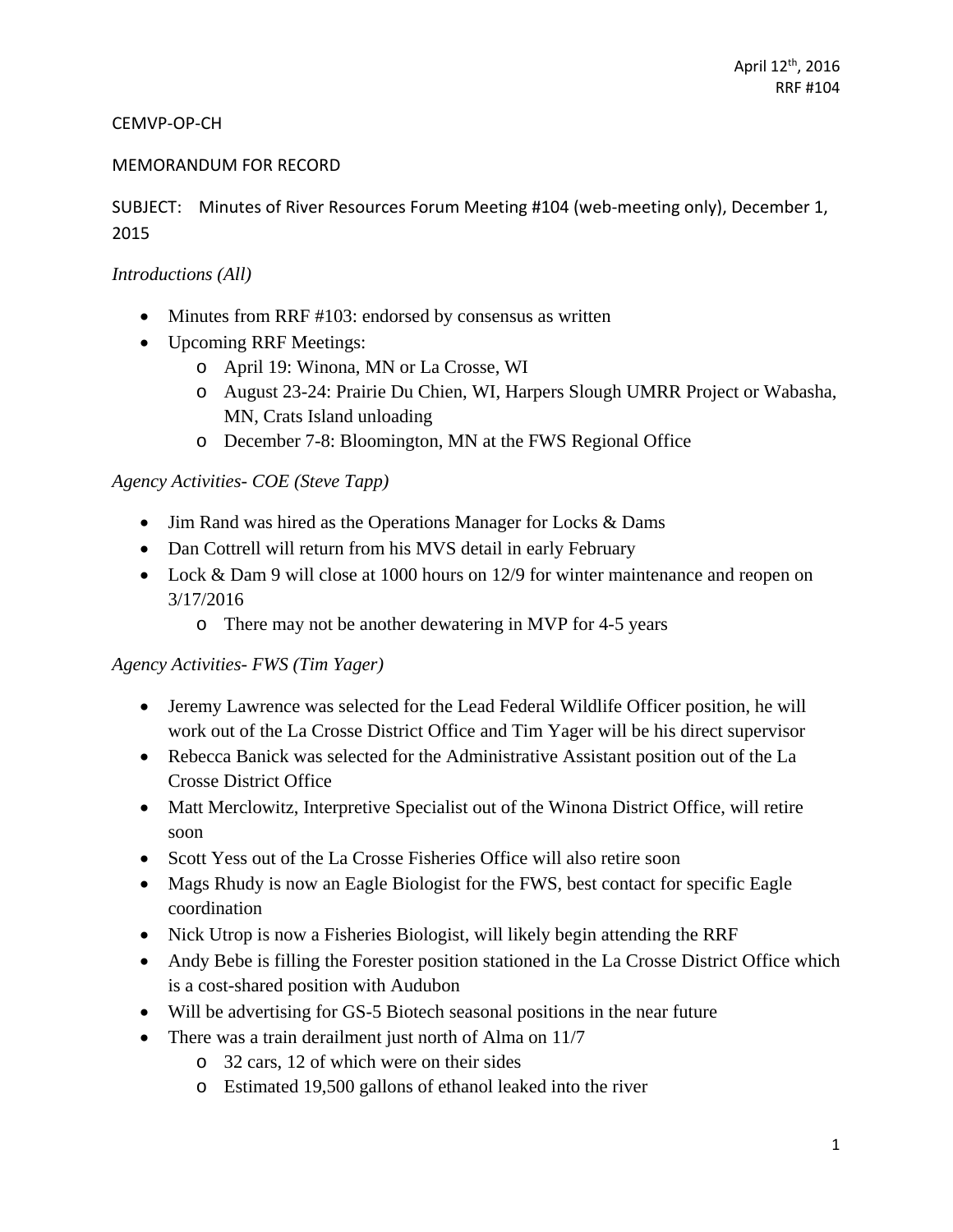- o The DNR and EPA were also engaged
- o Embankment cleanup is still a concern, hope to minimize exposed soils
- Listed Species Updates:
	- o Mussel coordination team received the Recovery Champions award in December
	- o Proposal to list the Massasauga Snake as threatened
- FWS continues interagency coordination efforts pertaining to the Northern Long-Eared Bat
	- o Will likely issue final ruling toward the end of 2015 or early 2016

### *Agency Activities- EPA (Larry Shepard)*

Advanced coordination on projects requiring NEPA is greatly appreciated

### *Agency Activities- MDNR (Dan Dieterman)*

- First attempt to hire Walt Popp's replacement as River Coordinator was unsuccessful, plan to reopen the position in early 2016 and hire by March, 2016
- Watercraft inspections continue,  $\sim$  15,000 total inspections were completed
	- o Discovered an ~15% drain plug violation rate within the Winona and La Crosse area
- Weaver Bottoms small-scale dredging project is possible next year, awaiting final record of decision within MDNR
	- o Lessard Sams funds, would possibly award this winter and begin construction next summer
- Planning to reissue the dredge permit to the COE in the near future, term will be one year
- Looking into no wake zones in Upper Pool 4 and Pool 3 locations, working with specific counties to establish no wake under certain river elevations

### *Agency Activities- WDNR (Dan Helsel)*

- Jim Fischer is working on filling Sara Strassman's position
- Shawn Gibling sent out preliminary information pertaining to the ethanol spill near Alma, WI
- Working on the dredging permit to the COE
- Mississippi River staff received a state-wide team award for their accomplishments
- Dan Baumann will be "taking the Mississippi River to Madison" in February to discuss the importance of the river for economic development and for the environment

### *Agency Activities- IDNR (Mike Griffin)*

- Bernie Schaunhoff retired, IDNR has hired Andy Fowler as his replacement
- Gun deer season opens this weekend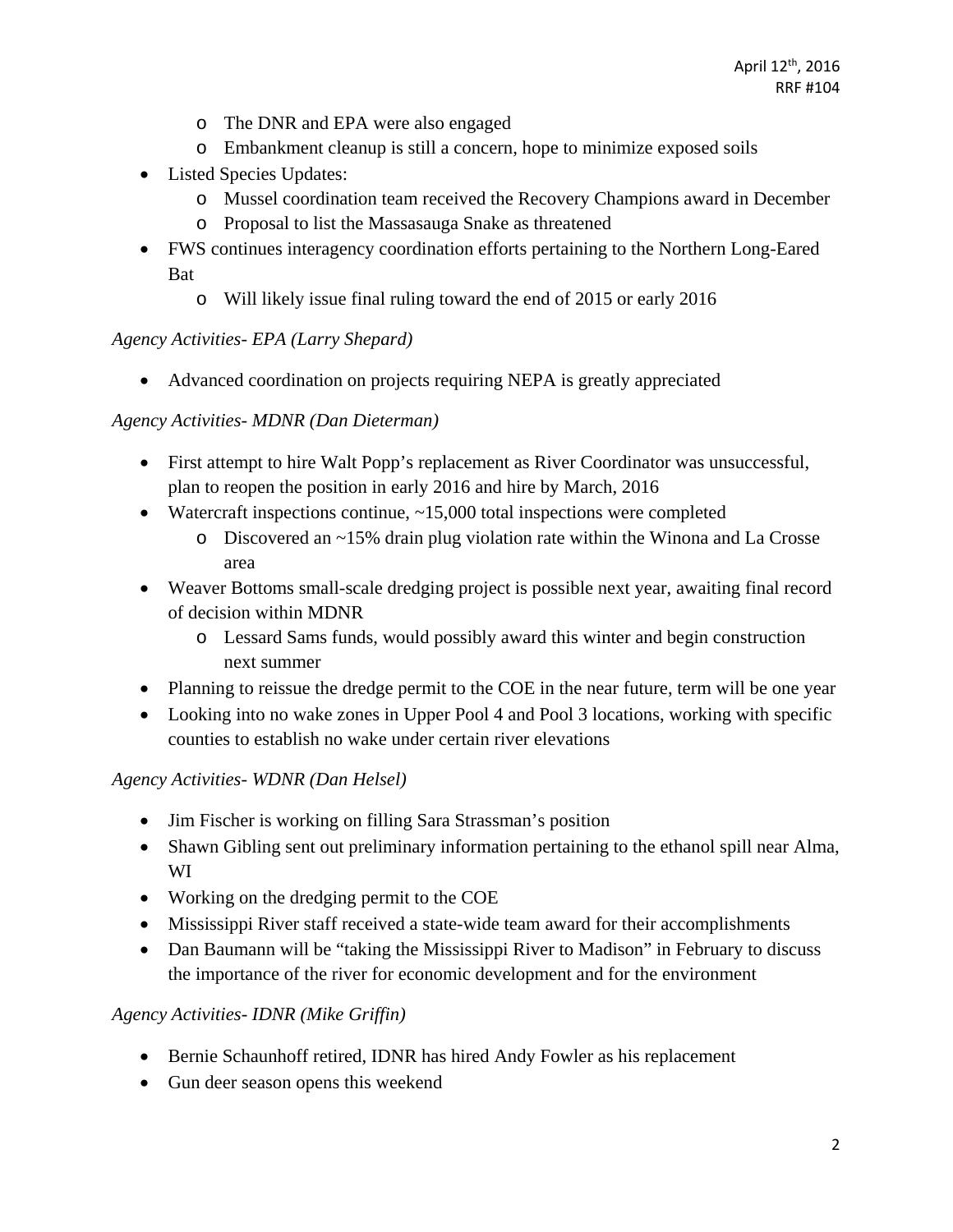o IDNR has identified CWD in Allamakee County, the disease is localized in the Harpers Ferry area right now (anticipated less than 2% of the population)

# *Agency Activities- American Rivers (Olivia Dorothy)*

- U of MN and non-profits gathered to discuss the potential of a restoration project within the gorge
	- o Trying to obtain a grant to complete some modeling

# *Agency Activities- Lake Pepin Legacy Alliance (Rylee Main)*

- Currently working on sediment data collection for Upper Pool 4
- Discussing the potential of pursuing a project at the Head of Lake Pepin with the section 204 program with COE
- Rylee and Tim Schlagenhaft continue outreach and are seeking potential cost-share partners for the Head of Lake Pepin project

### *Water Level Management Task Force (Mary Stefanski)*

- Last meeting was held on 11/5/2015 and the next will be held on 2/9/2016
- Randy Urich provided a draft supplement to the master plan including pool wide drawdowns whenever environmentally possible
	- o Possible that this will be a routine part of Environmental Stewardship planning for the La Crescent Office
- Pool 3 drawdown: public meetings were held on 9/9 in Red Wing, MN and 9/16 in Prescott, WI
	- o Both meetings had more public participants than agency participants
- Brenda Kelly and Mike Kennedy are leading the charge on drafting a response letter to the Town of Diamond Bluff regarding the concerns they addressed at the public meeting
- Vegetation sampling revealed an increase of Arrowhead from 6% to 45%, wild rice has also expanded throughout most pools
- Anticipate completing the White Paper for routine drawdowns in Pool 8 by the end of February
	- o Cost information is still needed, which Channels & Harbors will provide

### *Pool 2 CMS- Boulanger Bend to Lock & Dam 2 (Paul Machajewski)*

- Presentation as attachment
- The tentatively selected plan, as previously discussed, is keeping the same channel alignment , increasing the channel width, and adding channel control structures to channel the flow of water
- Final results of the mussel surveys and boring samples are being added to the report
- Multiple options are being evaluated for island construction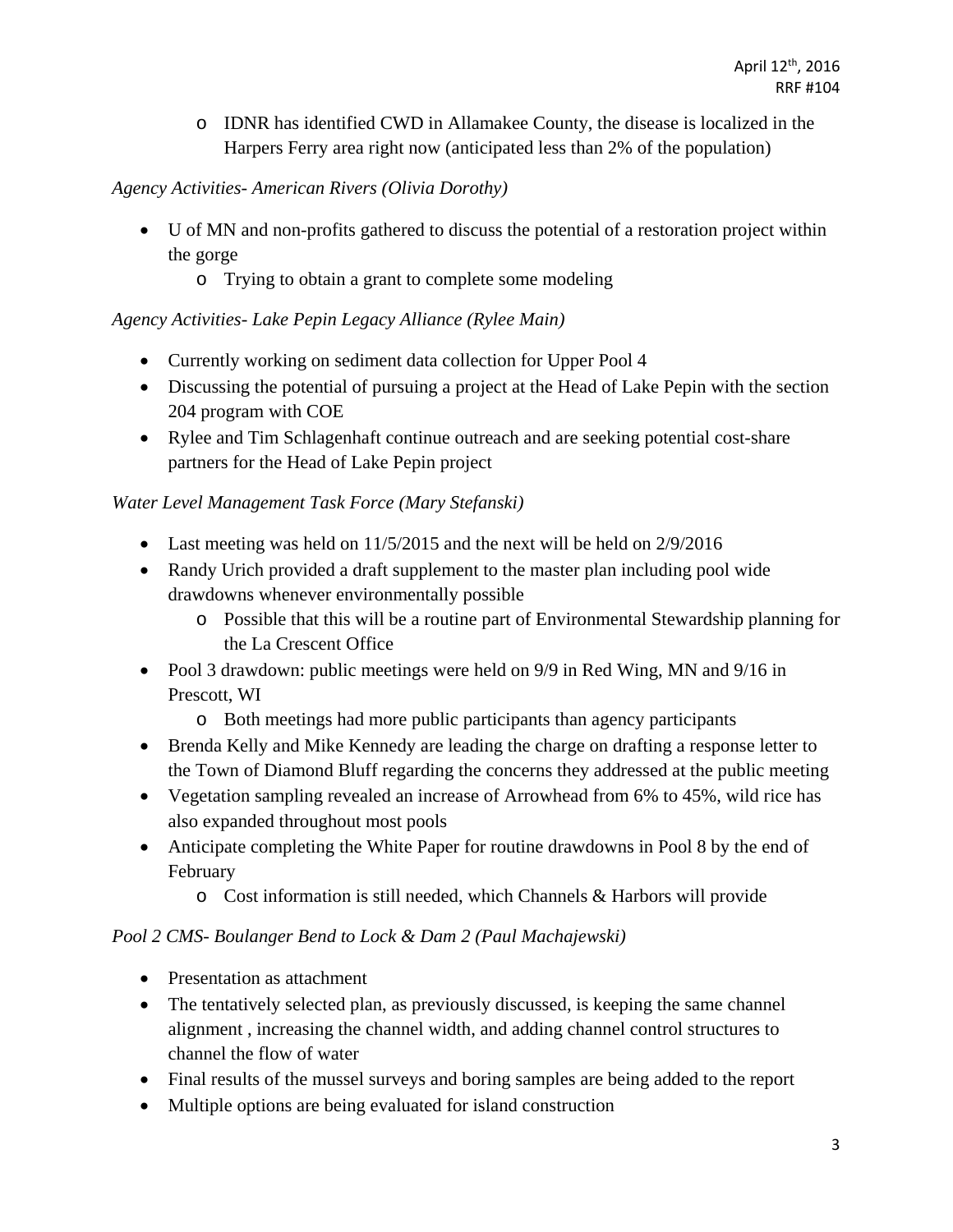- The tentative schedule is as follows:
	- o January: preliminary draft to agencies and accompanying 30 day review period
	- o February: internal COE review
	- o March: public meetings
	- o April: finalize report and request RRF endorsement
	- o May: begin plans and specs on stage 1, channel control structures
- Tim Yager asked about NEPA compliance throughout the project and Paul clarified that NEPA components of the project will be included in the draft report sent to agency partners in January

# *Workgroup Roles and Responsibilities (All)*

- FWWG will develop a charter for decision making processes to include issue briefs o Anticipated completion is spring, 2016
- Tim Yager contacted Kevin Berg in regards to a charter or guiding principles for the RWG, found that there's no knowledge of anything existing
	- o RWG will utilize FWWG charter as reference and likely establish something similar

# *Emergency Contact Information (All)*

- Agencies will collaborate to develop an emergency contact information list for internal (within partnering agencies) use
- FWS stated that the Federal Law Enforcement Officers are likely the best initial contact during non-duty hours
- COE agreed to distribute a call list identifying key partners for different circumstances (navigation issues, permitting, endangered species, etc)

# *Navigation Workgroup (Zach Kimmel)*

- Handout as attachment
- There was discussion pertaining to identifying a chair for the Navigation Workgroup
	- o Steve Tapp commented that historically the USCG chaired the NWG, though the last formal chair was Dick Lambert from MN DOT
	- o RRF agreed it would be beneficial to schedule a meeting and have a chair identified, Steve Tapp stated that he would follow up with the USCG regarding potential chairs and discuss scheduling a meeting
- Dan Dieterman commented that there are a few unmarked day markers in Pool 5, may be a good task for the NWG – either remove or mark?
- Olivia Dorothy questioned the status of the disposition study, as to whether the funding was for studying USAF lock only, or USAF, LSAF and LD1
	- o Steve Tapp stated that the funding was meant to cover the three upper locks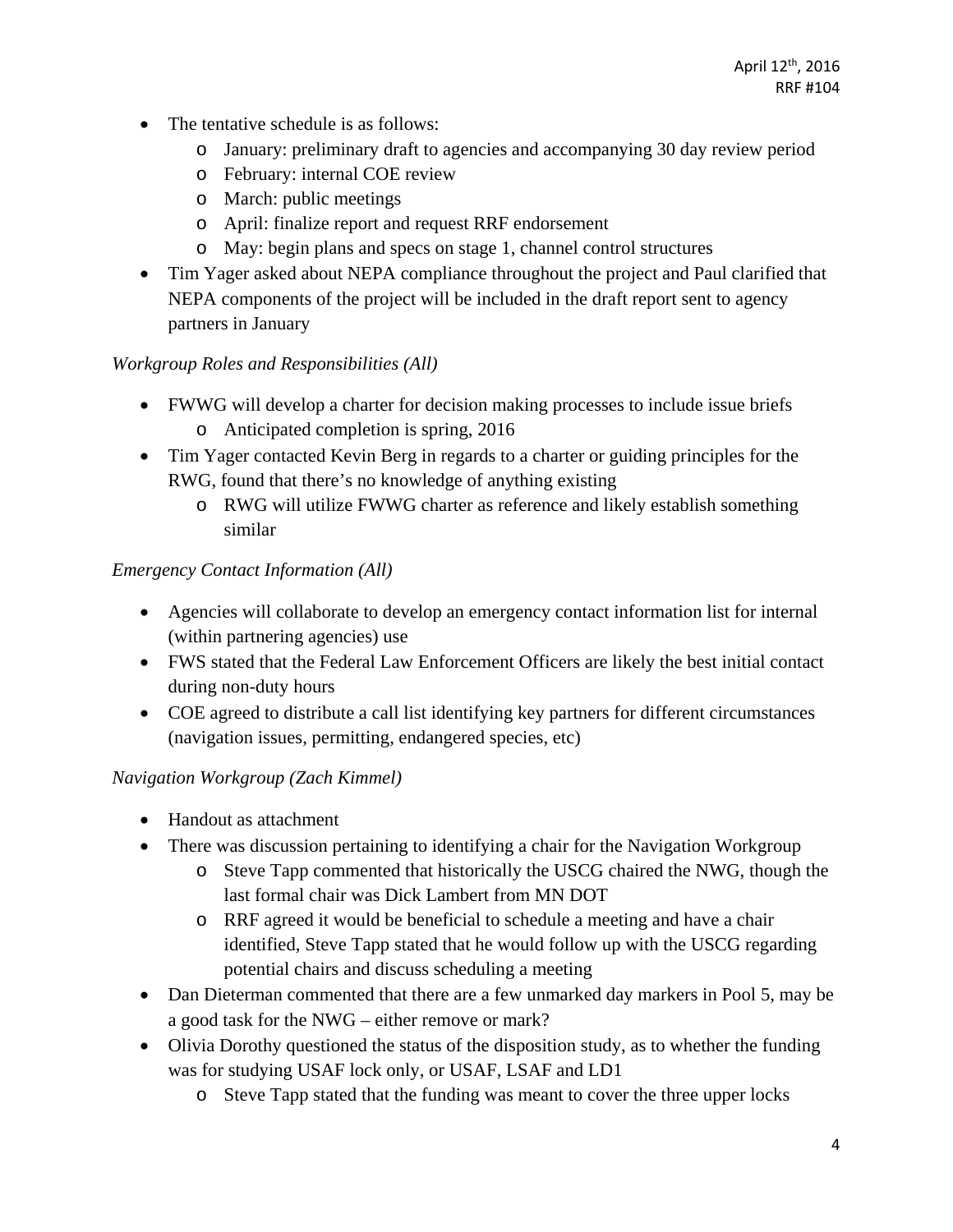### *Recreation Workgroup (Tim Yager)*

- City of Minneiska contacted the FWS in regards to shoaling occurring within the access to the landing on the upstream side of town
	- o MDNR Parks & Trails will likely provide funding to dredge access to the landing
	- o Tentative plan is to dredge straight out from the existing culverts and dogleg upstream toward the navigation channel
- North Lake access was recently dredged
- Continuing to prepare programmatic EA for beach planning
	- o Purpose of the EA is to provide opportunity to take action when the doors open for beach nourishment and/or maintenance
- Dusty Hoffman put together geo-database for Pools 2-10
	- o 308 beaches were captured covering 293.13 acres
- Plan to hold RWG meeting in the near future to discuss beach plans and developing a charter
- Larry Shepard requested to see the programmatic EA for beach planning at draft phase, Tim Yager stated that the EA would be distributed to the RRF prior to finalization

### *MPCA Soil Reference Values Update (Emily Schnick)*

 Emily Schnick was unable to attend the meeting, Zach Kimmel will follow up with Emily and distribute an updated schedule regarding soil reference value revisions to the RRF

# *Fish & Wildlife Work Group (Steve Clark)*

- Last met on 10/22, discussed developing charter as well as identifying a conflict resolution process to include an issue brief draft
	- o Will work on the above throughout the winter
- Beginning next week, FWWG meeting notes will be posted on the RRF website similar to the WLMTF process
	- o Notes will also be posted for the last two years
- Decided that there wasn't a need for a forestry technical committee, though the FWWG will ensure that foresters from various agencies are engaged in the FWWG
- HREP prioritization: there are currently four projects in the queue
	- o Harpers Slough, North / Sturgeon Lakes, Conway Lake, McGregor Lake
	- o FWWG decided to postpone prioritizing the next projects on the list until the time for project initiation draws nearer, which is most likely a year or more away
- On 11/19 there was a joint river team call to discuss mussel concerns
- The next FWWG meeting will be held in the spring of 2016
- Aquatic invasive species  $&$  listed species updates will now be done under the FWWG section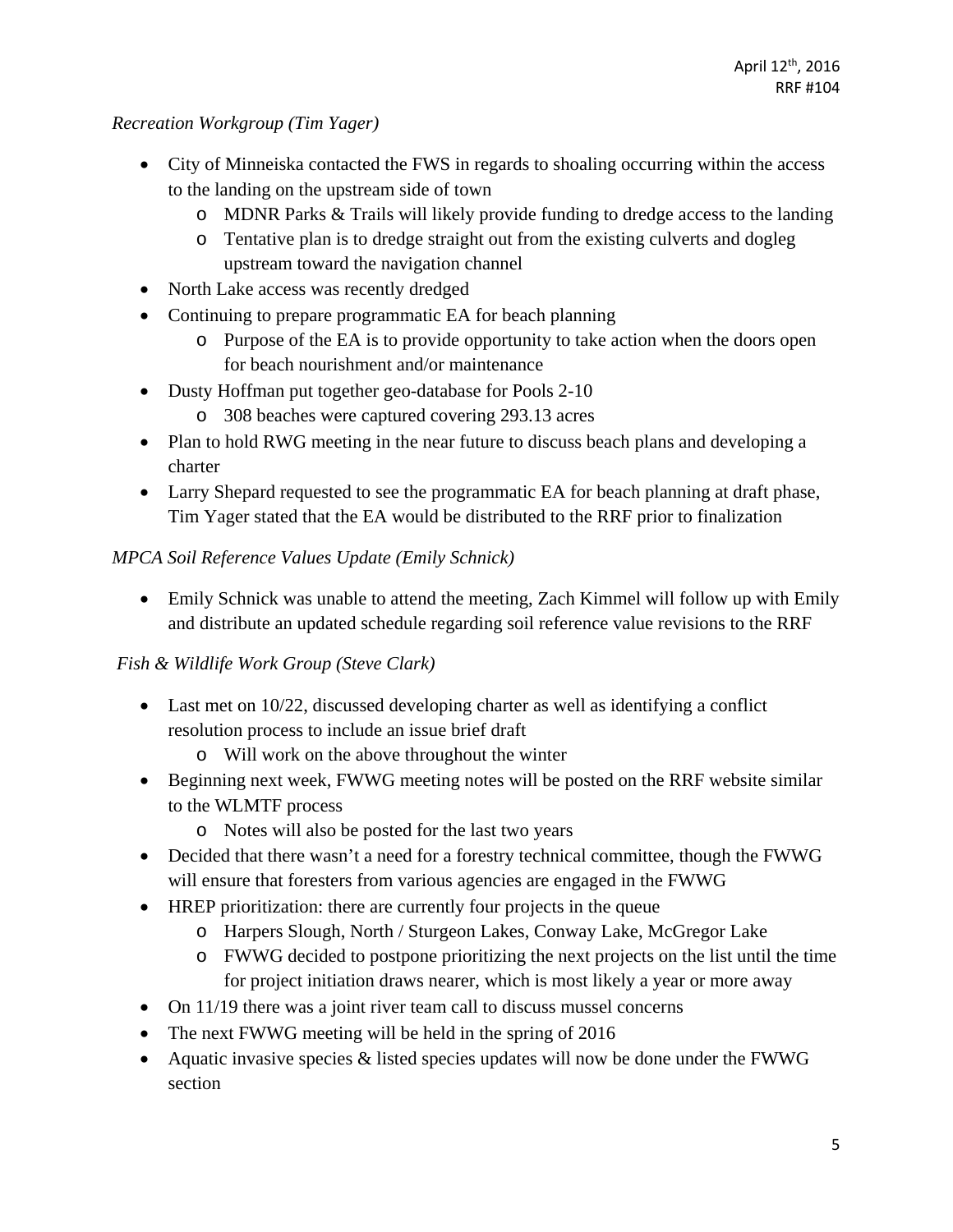- o COE working to determine what needs to be done with newly listed mussel species, as well as actions relative to the Northern Long-Eared Bat
- o FWS water lettuce and water hyacinth were found in Pool 7, 50 individuals volunteered to remove the plants from the water
	- FWS will monitor next spring to see if the plants return

## *Beneficial Use Restoration Projects (Steve Clark)*

- McMillan Island: excavation has been completed, material was placed at Buck Creek
	- $\circ$  ~70,000 cubic yards of material remains at the placement site
	- o Currently in the planning phase of the floodplain forest restoration project and will try to keep momentum going forward
- Lansing Island: not much has been done regarding floodplain forest restoration, McMillan Island stole a bit of the attention after channel problems were identified in Lower Pool 10
	- o Last thing completed was Rich King's draft EA including this site for floodplain forest restoration
- Mosquito Island: project is shovel ready
	- o Received Water Quality Certification from WDNR
	- o Hydraulic model was run which revealed zero impact on flood stage
		- Bill Huber asked whether the hydraulic model would be shared, Steve Clark stated that he would talk to Alex Le and ask if he could distribute the model to those interested
			- The design is being finalized, upon completion, the document will be shared as is COE policy
- Steve Clark, Randy Urich, Paul Machajewski, and Rich King met to discuss future restoration projects
	- o Sites were identified in proximity to frequent dredging locations, looking for adjacent locations that could benefit from forest restoration
	- o Randy Urich and Rich King will compile a list of the prospective sites and include conceptual design for forest restoration

# *Upper Mississippi River Restoration (Tom Novak)*

- Presentation as attachment
- FY16 President's budget: \$19.78 million, MVP allocation \$3.4 million
- Projects in the construction phase
	- o Harpers Slough Stage 1 Newt worked March through mid-October and completed 30% of the work (Stage 2 will be a separate project completely)
- Projects in the planning phase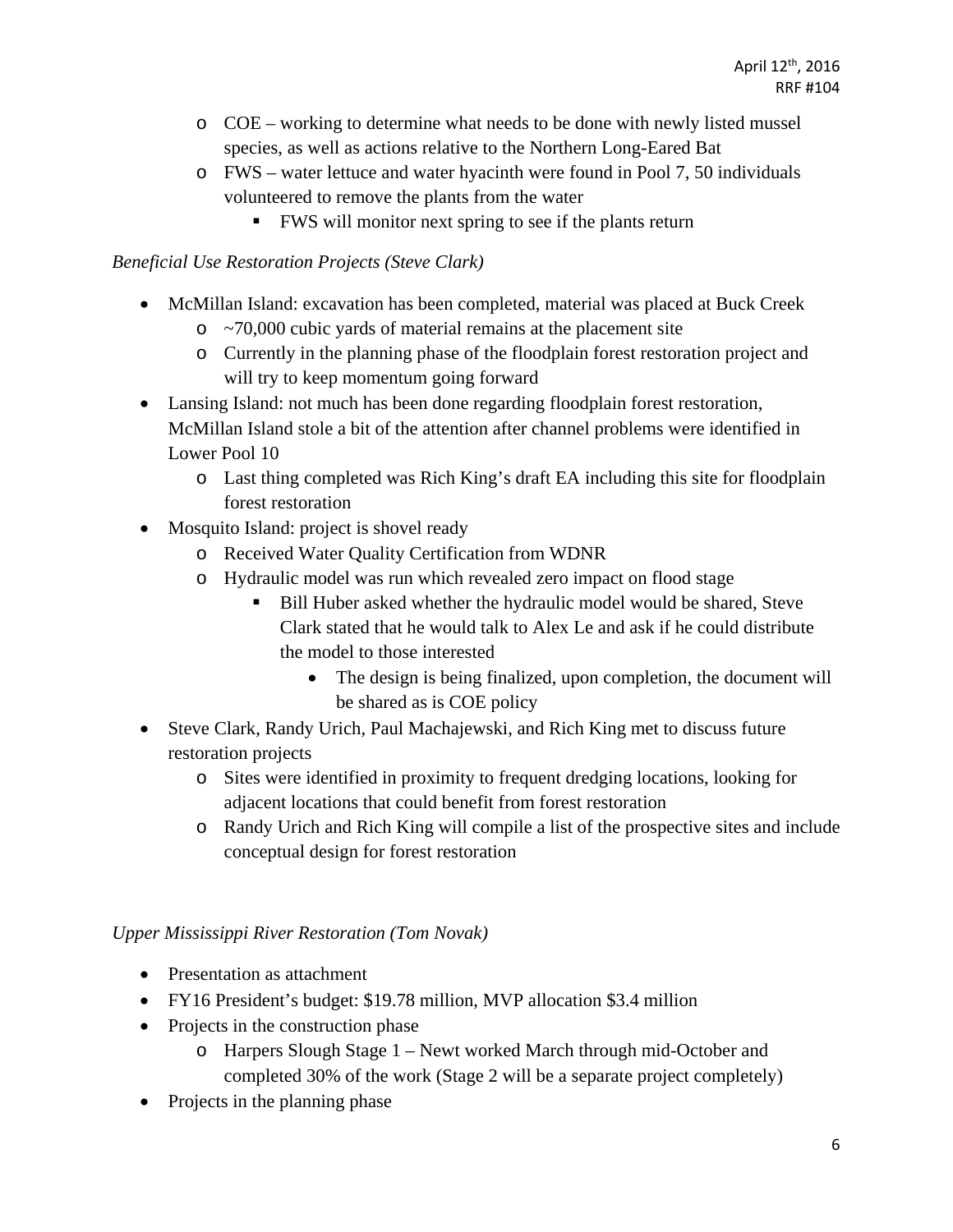- o North / Sturgeon Lakes second round of public meetings were held in September, some marina owners expressed concern
	- Flood stage impact issues have been resolved
	- Interagency meeting will be held this Thursday,  $12/3$
	- Dan Dieterman questioned how fast the project developed, Jon Hendrickson responded stating that there are budget uncertainties, so the goal was to have the project shovel-ready to enable execution if funding permits
		- Dan stated that the project may not have had enough review to be progressing at the pace it is
	- Jon also stated that island D1 is proposed to be constructed with O&M funds, and it also has a small impact on sediment deposition in the main channel
- o Conway Lake working on preliminary draft DPR
	- Identified all potential features, measure are focused on overwintering habitat and floodplain forest
- o McGregor Lake planning has been deferred due to budget constraints, though some data is being collected

### *Channel Maintenance Program Activities (OP-CH)*

- Presentation as attachment
- Steve Tapp updated the channel maintenance expenditures graph to include inflation
	- o Dredged material management funding has increased in the recent past
- CMMP updates set a goal to have annual updates (tabs  $2, 3, 4$ ) completed by the April RRF
	- o Suspense date for the first draft of the CMMP overhaul is by the August RRF
- Dredging: Bill Huber asked why there was a spike in volumes in 1994, Steve Tapp responded that the 1993 flood was a significant factor
	- o Linda Loomis asked why the 20 year average is higher than the 30 year average
		- Steve Tapp responded that an increase in flows on the MN River and other tributaries has contributed to a higher average
		- Jon Hendrickson added that when broken out by decade, the 1990's is the highest flow decade we have ever had
		- Linda Loomis added that in some counties, farmers are establishing 1 million feet of drain tile and the Lower Minnesota River Watershed District is encouraging the State to do something to even the flows out through water management strategies upstream
- Zach Kimmel agreed to schedule an OSIT meeting to address erosion concerns at temporary sites
- Pool 2 DMMP planning is ongoing, dredging quantities have to be determined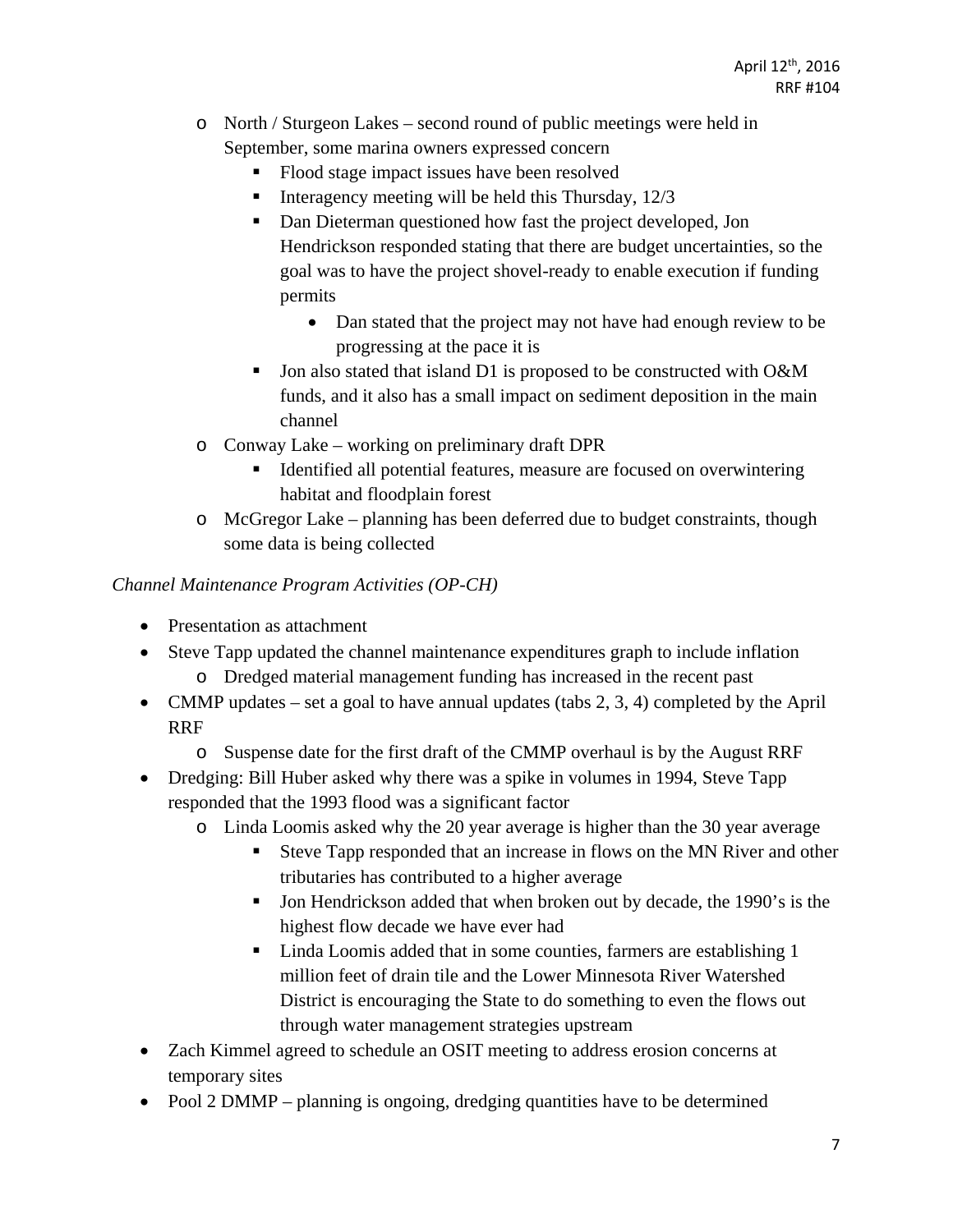- o Operations needs to determine how dredging practices will continue in Upper Pool and Pool 1, if dredging is reduced or eliminated in either or both of these pools, what are the impacts
- o Jon Hendrickson stated that downstream impacts will be realized both in the main channel and the backwaters
- Upper Pool 3 DMM planning continues in regards to finding a site to replace the historically used Koch placement site for the Lower Approach to LD 2 dredge cut
	- o Various sites were identified and a wetland delineation was completed for each site alternative
	- o CH needs to identify a preferred site, schedule an OSIT meeting, and engage the City of Hastings
- Grand Encampment Excavation removed just under 550K cubic yards of material for ~\$7.9 million
	- o All material was offloaded at the Alma Marina, though the final resting spot of the material varied
	- o Mid-project after action report revealed that the contractor preferred that the COE would have cradle to grave oversight of the project (as opposed to the "make it go away" approach)
- Pool 4/5 DMMP's stakeholder meetings were held in September of 2014
	- o Primary concern was to get all dredged material out of the floodplain
	- o Hope to have a draft tentatively selected plan by February 2016 for both DMMP's, with public meetings to follow in March
- Wabasha Gravel Pit trucking contract was awarded to haul 150K cubic yards of material from the Wabasha Gravel Pit to the Dairy Queen pit to restore capacity for the Crats Island offload
- Crats Island excavation pipeline route that was identified matches Reads Landing when last offloaded by the dredge Goetz
- Lost Island excavation currently in the planning phase, likely to place material either hydraulically or mechanically at West Newton Chute
- Pool 6 DMMP objective is to obtain a site that is under COE ownership and management
	- o Held an OSIT in 2013 to identify preliminary sites, now have considered ~20 sites in total
	- o Currently narrowing down the tentatively selected plan and hope to seek RRF endorsement of TSP by the April RRF
- McMillan Island Excavation Brennan Construction was awarded the contract in September 2014 to remove 150K cubic yards from McMillan Island and place the material at Buck Creek
	- o Construction took place from August 2015 to November 2015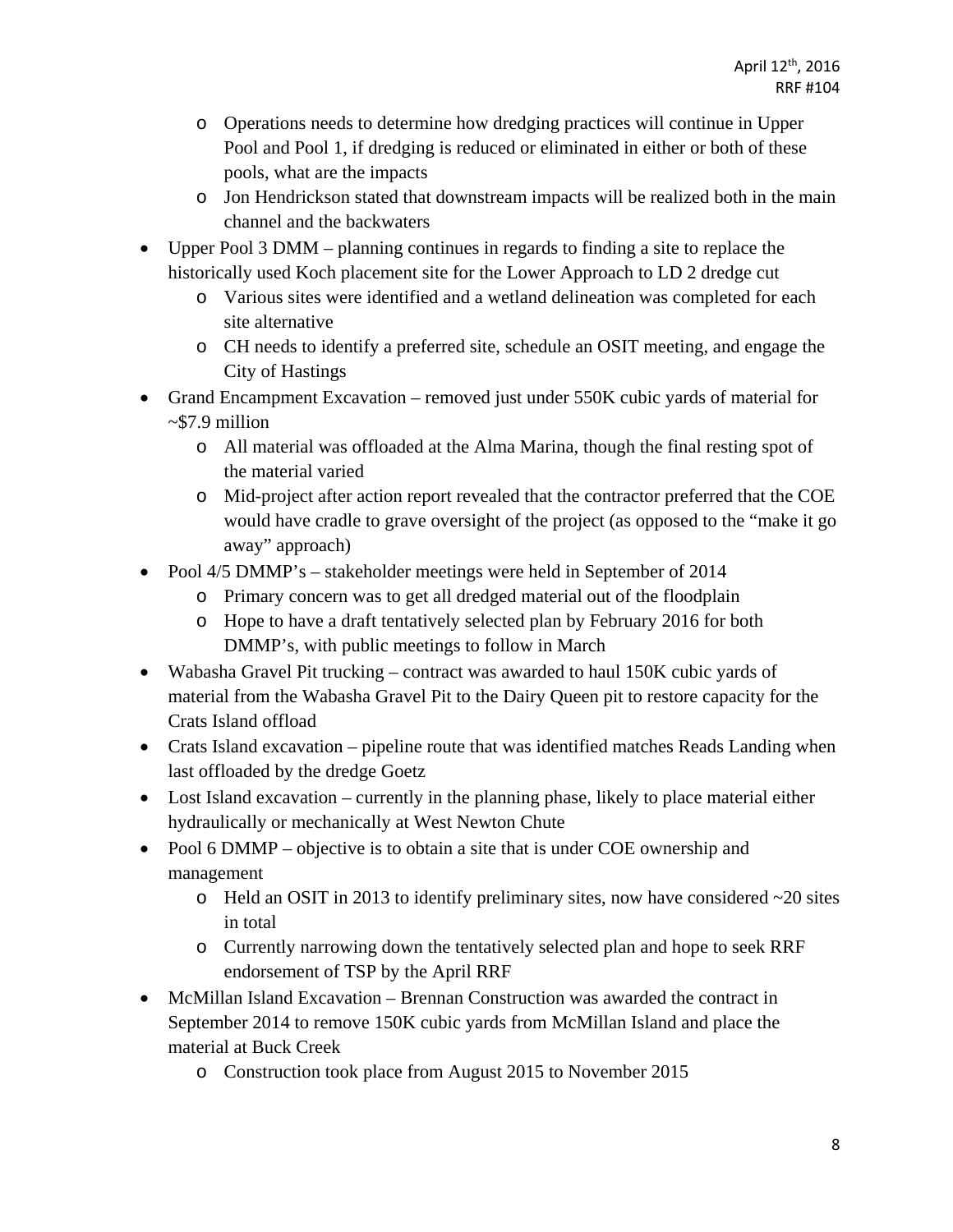- $\circ$  ~70K cubic yards remains on site, which may be used for floodplain forest restoration
- Mike Griffin commented that it's good to consider all beneficial use projects to aid in dredge material management efforts (UMRR, floodplain forest restoration, etc)
	- o Zach Kimmel commented that the potential success of the Pigs Eye Lake Section 204 project may open other doors
	- o Mike Griffin commented that one potential struggle with Section 204 is the need for a cost-share partner

### *Other Topics/Issues, Due-outs, Agenda Topics (All)*

- Agenda topics: disposition study update, shoreline erosion (areas of concern), beneficial use operations
	- o Suggestion to remove workgroup roles and responsibilities and emergency contact information
- Due-outs
	- o White Paper for routine drawdown of Pool 8: first draft to be completed by spring of 2016 (Novak, Clark, Urich, Hendrickson, Cottrell/Kimmel)
	- o COE to forward 2014 Dredging Season AAR upon completion
	- o OSIT to investigate erosion at Lost Island and Fisher Island (Kimmel)
	- o COE to look into shoaling below Lock and Dam 2 to determine if the shoal is tied to the hydropower plant
	- o COE to define emergency dredging in the CMMP
	- o Mike Griffin to send lessons learned from Section 204 Projects to the RRF
	- o Distribute Environmental Assessments for Mosquito Island, Lansing Island, and McMillan Island to RRF as completed
	- o Dan Helsel to email information on Starry Stonewort for RRF distribution
	- o FWWG to develop charter for decision making processes, which other work groups will mirror
	- o Steve Tapp will engage in discussion with USCG and MnDOT pertaining to NWG chair position and scheduling a meeting in the near future
	- o Tim Yager will distribute a preliminary draft EA of the beach plans for Pool 2-10 to the RRF upon completion
	- o Randy Urich and Rich King will compile a list of potential forest restoration projects with conceptual design options and provide to the FWWG
	- o Jon Hendrickson will distribute the report pertaining to hydraulic modeling done for Mosquito Island to those who request it
	- o Zach Kimmel will distribute the Channels & Harbors presentation to the RRF
	- o Each of the states (WI, MN, IA) will provide a noxious plant list to the RRF identifying plant sale restrictions